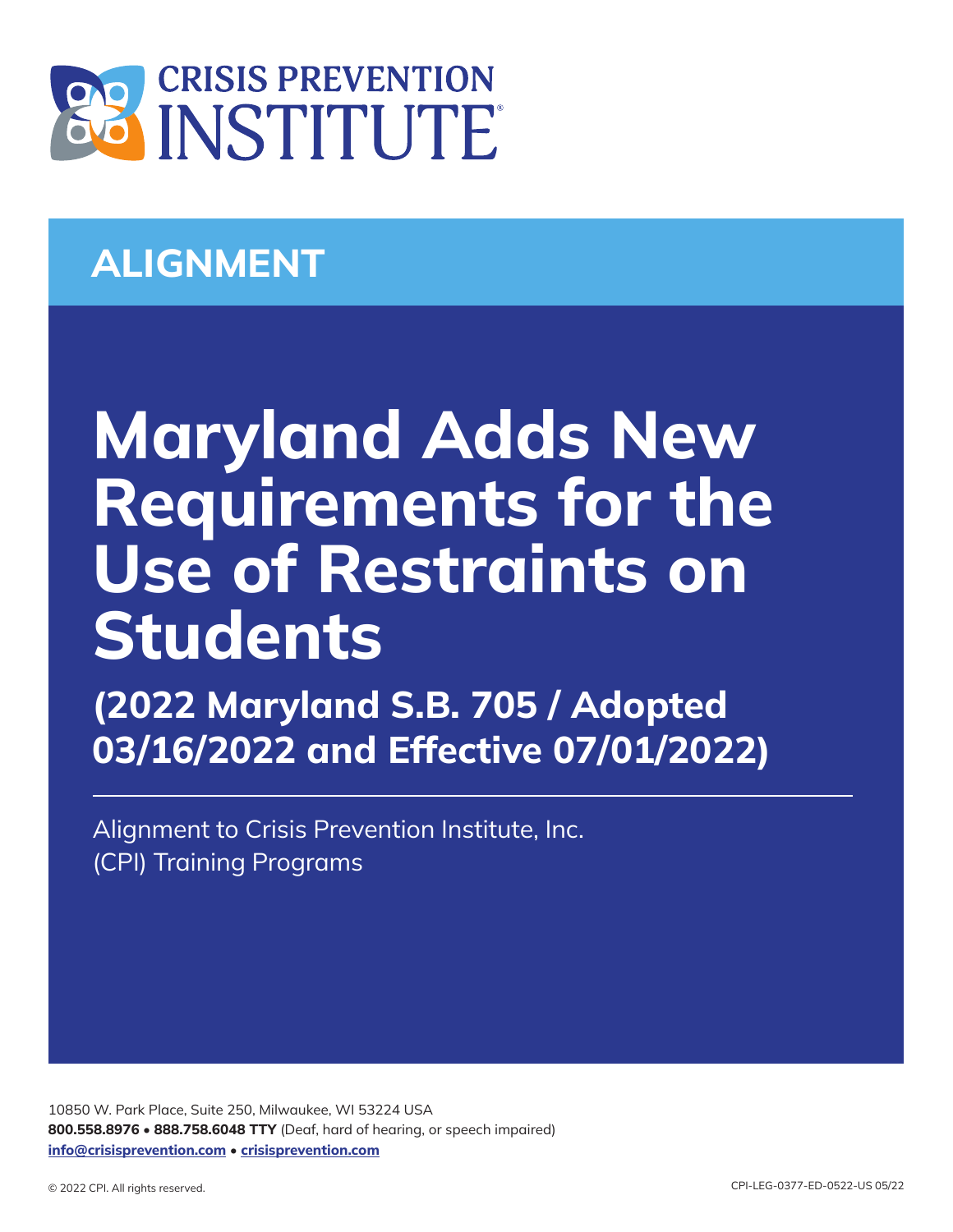## **The** *Nonviolent Crisis Intervention***® Training Program and 2022 Maryland Senate Bill 705**

For 40 years, CPI has supported education organizations that strive to provide the safest environment for staff and students. Not only will the NCI™ 2<sup>nd</sup> Edition Training program meet the requirements in Maryland, CPI's train-the-trainer program and its family of advanced programs also offers a comprehensive array of curriculums that can meet all the needs an organization has for supporting a violence free space in school districts with an emphasis on crisis intervention and de-escalation techniques to better assist staff with achieving this goal.

Additionally, by participating in the NCI™ 2nd Edition Training program, staff will gain the skills and confidence necessary to handle crises with minimal anxiety and maximum security. The training will help staff intervene more safely when behavior become dangerous and most importantly it won't damage the educational bond teaching staff have worked so hard to establish with their students.

The following chart is designed to assist you in identifying some of the ways in which CPI's NCI™ 2<sup>nd</sup> Edition Training program can help school organizations in the state of Maryland comply with the new requirements regarding the use of restraint. It may also assist you in identifying areas that may require a review and/or revision in your school organization's policies and procedures.

## **Definitions**

**"Behavior intervention plan"** means a proactive plan designed to address problem behavior exhibited by a student in the educational setting through the use of positive behavioral interventions, strategies, and supports.

**"Nonpublic school"** means a school that receives funds from the Department for the purpose of providing special education and related services to students with disabilities.

**"Physical restraint"** is a personal restriction that immobilizes a student or reduces the ability of a student to move their torso, arms, legs, or head freely that occurs during school hours. Physical restraint" does not include:

(i) Briefly holding a student in order to calm or comfort the student;

(ii) Holding a student's hand or arm to escort the student safely from one area to another;

(iii) Moving a disruptive student who is unwilling to leave the area when other methods such as counseling have been unsuccessful; or

(iv) Breaking up a fight in the school building or on school grounds.

**"Seclusion"** means the confinement of a student alone in a room, an enclosure, or any other space from which the student is physically prevented from leaving during school hours. "Seclusion" does not include a behavior intervention plan of separating a student by placing the student:

(i) into a nonlocked room from which the student is allowed to leave; or

(ii) within a separate location in a classroom from which the student is not physically prevented from leaving.

**"Trauma-informed intervention"** means an approach to behavior intervention that is informed by the recognition that the experience of trauma, including the experience of violence, abuse, neglect, disaster, terrorism, and war, may have a significant impact on an individual's physical and emotional health and ability to function.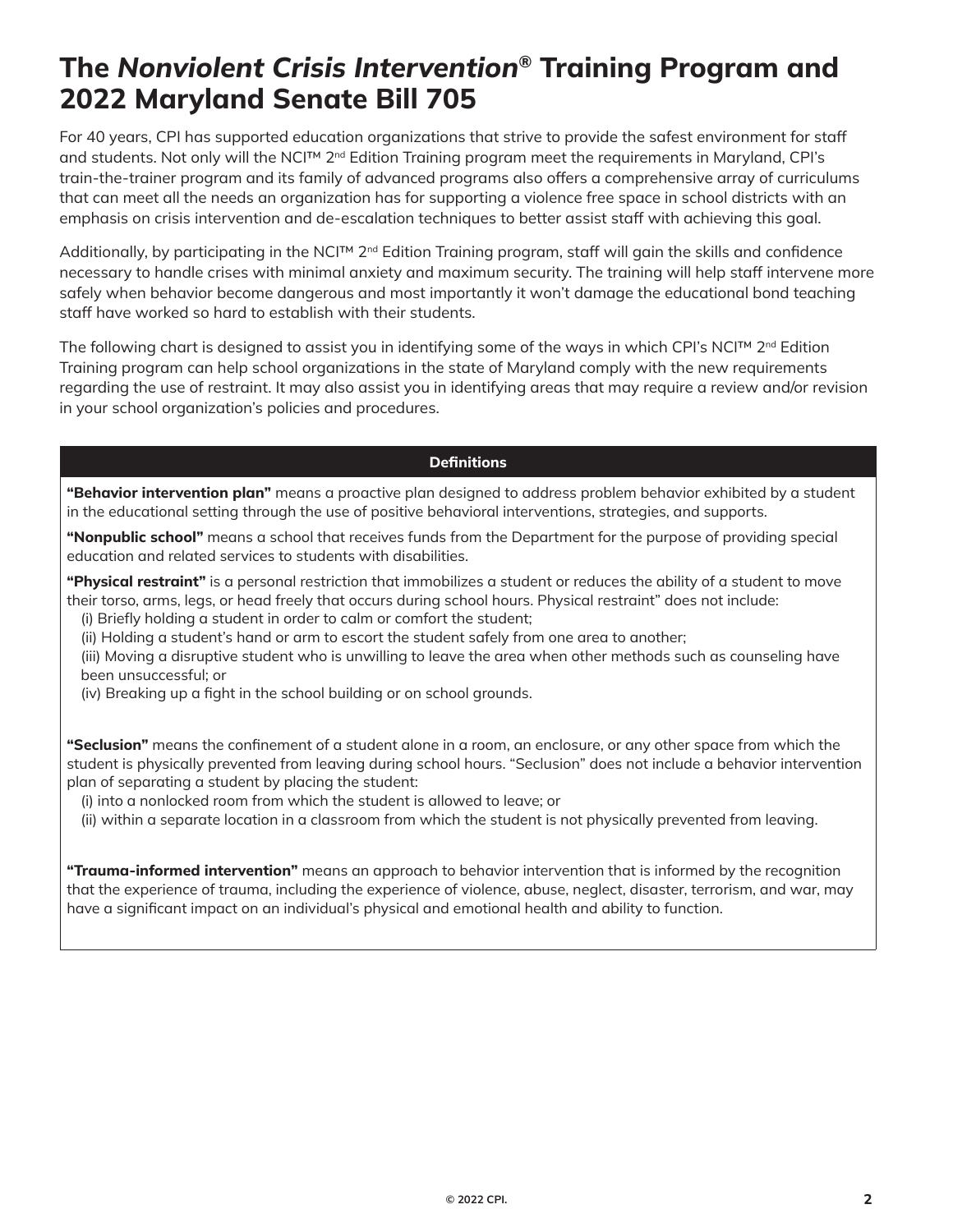| <b>Section 7-1102</b>                                                                                                                                                                                                                                                                                                                                                                                                                                                                                                                                  | <b>Correlation with NCI™ 2<sup>nd</sup> Edition Training</b>                                                                                                                                                                                                                                                                                                                                                                                                                                                                                                                                                                                                                                                                                                                                                                                                           |
|--------------------------------------------------------------------------------------------------------------------------------------------------------------------------------------------------------------------------------------------------------------------------------------------------------------------------------------------------------------------------------------------------------------------------------------------------------------------------------------------------------------------------------------------------------|------------------------------------------------------------------------------------------------------------------------------------------------------------------------------------------------------------------------------------------------------------------------------------------------------------------------------------------------------------------------------------------------------------------------------------------------------------------------------------------------------------------------------------------------------------------------------------------------------------------------------------------------------------------------------------------------------------------------------------------------------------------------------------------------------------------------------------------------------------------------|
| (B) A public agency may not use seclusion as a behavioral<br>health intervention for a student.                                                                                                                                                                                                                                                                                                                                                                                                                                                        | CPI does not endorse or train the use of seclusion.                                                                                                                                                                                                                                                                                                                                                                                                                                                                                                                                                                                                                                                                                                                                                                                                                    |
| (C) Neither a public agency nor a nonpublic school may<br>use physical restraint on a student as a behavioral<br>health intervention unless:<br>(1) physical restraint is necessary to protect the student<br>or another individual from imminent serious physical<br>harm; and                                                                                                                                                                                                                                                                        | The NCI™ 2 <sup>nd</sup> Edition Training program uses both<br>verbal and physical interventions. We train that the<br>least restrictive form of intervention should always be<br>considered and utilized first, prior to the use of any<br>physical restraint. Within this training, we also introduce<br>a risk assessment matrix which helps staff to consider<br>what level of intervention to utilize based on the level of<br>risk. The Decision-Making Matrix <sup>SM</sup> and Physical Skills<br>Review both assist staff decision-making in the use of                                                                                                                                                                                                                                                                                                       |
| (2) other, less intrusive, nonphysical interventions have<br>failed or been demonstrated to be inappropriate for<br>the student.                                                                                                                                                                                                                                                                                                                                                                                                                       | physical restraints. The physical restraints include lower-,<br>medium-, and higher-level holding skills to safely manage<br>risk behavior. Our Advanced Physical Skills course also<br>includes the use of Emergency Floor Holding which is<br>designated as higher-level holding. Beyond physical<br>restraints, CPI does not teach or speak to any other form<br>of restraint (such as mechanical or chemical).                                                                                                                                                                                                                                                                                                                                                                                                                                                     |
|                                                                                                                                                                                                                                                                                                                                                                                                                                                                                                                                                        | NCI™ 2 <sup>nd</sup> Edition Training utilizes the standard of last<br>resort as the only appropriate time to use restraint or<br>seclusion. Last resort comes about when the student's<br>behavior creates imminent danger to self or others, and<br>the danger of the behavior outweighs the risks associated<br>with using restraint and seclusion.                                                                                                                                                                                                                                                                                                                                                                                                                                                                                                                 |
|                                                                                                                                                                                                                                                                                                                                                                                                                                                                                                                                                        | Because the risks associated with restraint and seclusion<br>use are so great, any episode of restraint or seclusion<br>should be ended at the earliest possible moment when the<br>student is no longer an imminent danger to self or others.<br>The student may still be upset or noncompliant, but if the<br>student is no longer dangerous, the restraint/seclusion<br>should end. Restraint should be used to protect, not to<br>punish, and should never be used for staff convenience.<br>Staff called upon to utilize restraint or seclusion should<br>receive ongoing, competency-based training. This training<br>should include information on identifying signs of distress<br>that might indicate the need to immediately end the<br>intervention.                                                                                                        |
| <b>Section 7-1104</b>                                                                                                                                                                                                                                                                                                                                                                                                                                                                                                                                  | Correlation with NCI™ 2nd Edition Training                                                                                                                                                                                                                                                                                                                                                                                                                                                                                                                                                                                                                                                                                                                                                                                                                             |
| (A)(1) On or before December 1 each year, Each public<br>agency and nonpublic school shall submit to the<br>Department a report for the prior school year on:<br>(I) The number of physical restraint incidents,<br>disaggregated by the student's jurisdiction, disability,<br>race, gender, age, and type of placement;<br>(II) The number of physical restraint incidents each<br>student who had at least one physical restraint or<br>seclusion incident, disaggregated by jurisdiction,<br>disability, race, gender, age, and type of placement; | CPI teaches that all incidents of restraint or seclusion<br>should be debriefed not only with the individual involved,<br>but with all staff members involved as well. One step in<br>our debriefing process is to look for patterns of behavior:<br>patterns in the student's behavior and patterns in the staff<br>response to the behavior. It is then that we can identify<br>alternative behaviors and intervention strategies and plan<br>to prevent future occurrences of a similar situation or de-<br>escalate them more quickly and effectively.<br>The CPI debriefing process outlined in the NCI™ 2 <sup>nd</sup><br>Edition Training program correlates with steps of a formal<br>FBA process. It does not replace a Functional Behavior<br>Assessment (FBA) but supports the data collection and<br>planning efforts that are a part of the FBA process. |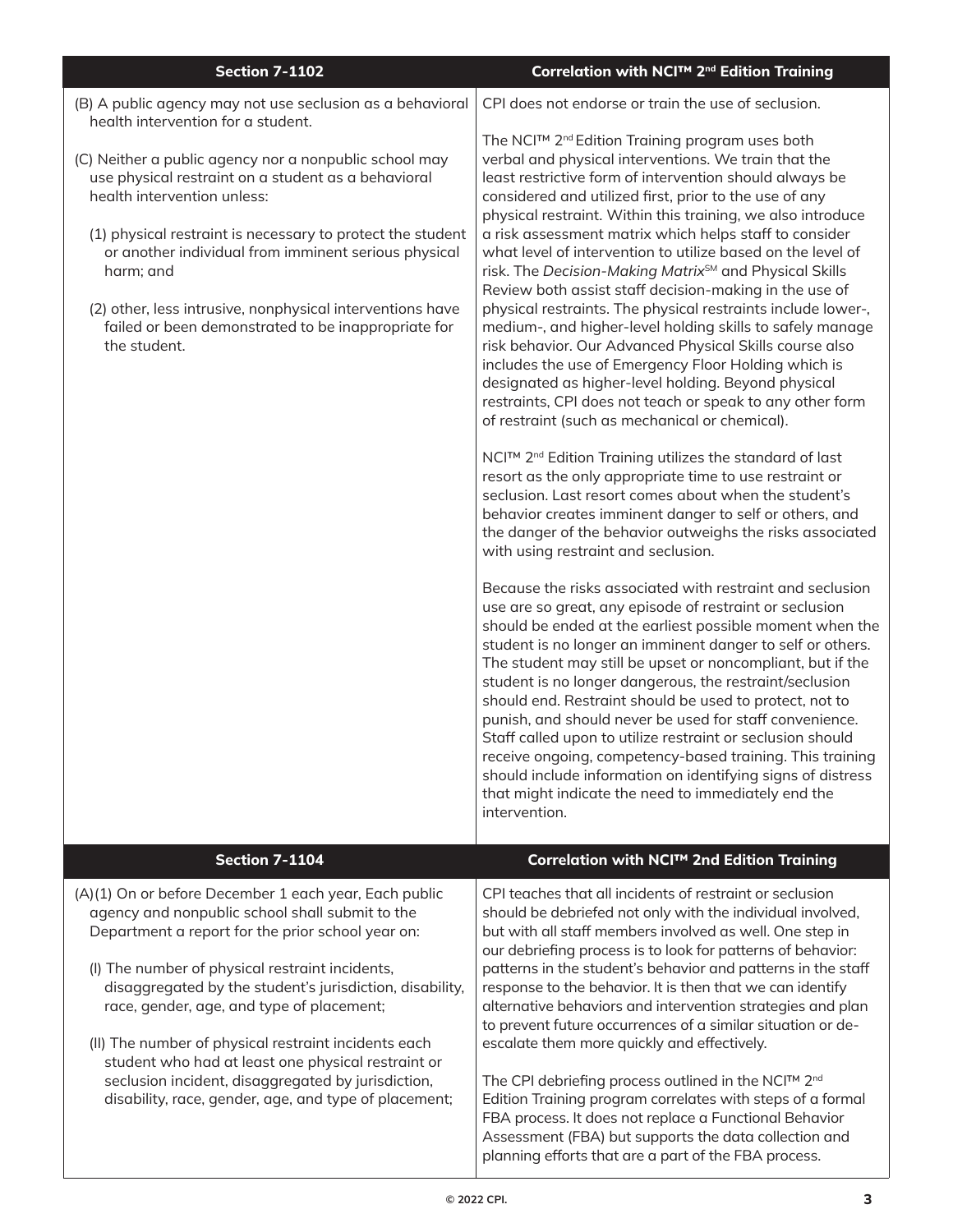| <b>Section 7-1104</b>                                                                                                                                                                                                                                                                                                                                                                                                                                                                                                                                                                                                                                                                                                                                                                                                     | Correlation with NCITM 2 <sup>nd</sup> Edition Training                                                                                                                                                                                                                                                                                                                                                                                                                                                                                                                                                                                                                                                                                                                                                                                                                                                                                                                                                                                                                                                                                                                                                                                                                                                                                                                                                                                                                                                                                                                                                                                                                                                                                                                                                                                                                                                                                                                                                                                                                                                                                                                                                                                                                                                                                                                                                                                                                                                                                                                                                                                                                                                                                       |
|---------------------------------------------------------------------------------------------------------------------------------------------------------------------------------------------------------------------------------------------------------------------------------------------------------------------------------------------------------------------------------------------------------------------------------------------------------------------------------------------------------------------------------------------------------------------------------------------------------------------------------------------------------------------------------------------------------------------------------------------------------------------------------------------------------------------------|-----------------------------------------------------------------------------------------------------------------------------------------------------------------------------------------------------------------------------------------------------------------------------------------------------------------------------------------------------------------------------------------------------------------------------------------------------------------------------------------------------------------------------------------------------------------------------------------------------------------------------------------------------------------------------------------------------------------------------------------------------------------------------------------------------------------------------------------------------------------------------------------------------------------------------------------------------------------------------------------------------------------------------------------------------------------------------------------------------------------------------------------------------------------------------------------------------------------------------------------------------------------------------------------------------------------------------------------------------------------------------------------------------------------------------------------------------------------------------------------------------------------------------------------------------------------------------------------------------------------------------------------------------------------------------------------------------------------------------------------------------------------------------------------------------------------------------------------------------------------------------------------------------------------------------------------------------------------------------------------------------------------------------------------------------------------------------------------------------------------------------------------------------------------------------------------------------------------------------------------------------------------------------------------------------------------------------------------------------------------------------------------------------------------------------------------------------------------------------------------------------------------------------------------------------------------------------------------------------------------------------------------------------------------------------------------------------------------------------------------------|
| (II) The number of physical restraint incidents each<br>student who had at least one physical restraint or<br>seclusion incident, disaggregated by jurisdiction,<br>disability, race, gender, age, and type of placement;<br>(III) For nonpublic schools, the number of seclusion<br>incidents, disaggregated by the student's jurisdiction,<br>disability, race, gender, and age; and                                                                                                                                                                                                                                                                                                                                                                                                                                    | Additionally, staff can use the CPI debriefing process to<br>analyze each incident to assess their intervention strategies,<br>identifying what worked well and what might be adapted<br>to prevent future occurrences of the escalating behavior.<br>This would also include debriefing with anyone else<br>involved, with a focus on orienting to the basic precipitating<br>factors that led up to the incident and how to remove or<br>mitigate those factors in the future.                                                                                                                                                                                                                                                                                                                                                                                                                                                                                                                                                                                                                                                                                                                                                                                                                                                                                                                                                                                                                                                                                                                                                                                                                                                                                                                                                                                                                                                                                                                                                                                                                                                                                                                                                                                                                                                                                                                                                                                                                                                                                                                                                                                                                                                              |
| (IV) For nonpublic schools, the number of seclusion<br>incidents for each student who had at least one<br>physical restraint or seclusion incident, disaggregated<br>by jurisdiction, disability, race, gender, and age.                                                                                                                                                                                                                                                                                                                                                                                                                                                                                                                                                                                                  |                                                                                                                                                                                                                                                                                                                                                                                                                                                                                                                                                                                                                                                                                                                                                                                                                                                                                                                                                                                                                                                                                                                                                                                                                                                                                                                                                                                                                                                                                                                                                                                                                                                                                                                                                                                                                                                                                                                                                                                                                                                                                                                                                                                                                                                                                                                                                                                                                                                                                                                                                                                                                                                                                                                                               |
| (B) On or before December 1 each year, each public<br>agency and nonpublic school shall submit to the<br>department a report on steps taken to encourage<br>positive behavioral interventions, including:<br>(1) The professional development provided to<br>designated school personnel related to positive<br>behavioral interventions, strategies, and supports<br>and trauma-informed interventions for the prior<br>school year;<br>(2) For nonpublic schools, the policy changes made to<br>further reduce the use of seclusion incidents during<br>the prior school year; and<br>(3) The policy changes or new professional<br>development opportunities designed to further<br>increase positive behavioral interventions and<br>reduce physical restraint or seclusion incidents in the<br>upcoming school year. | CPI NCI™ 2 <sup>nd</sup> Edition Training is grounded in the philosophy<br>of providing for the Care, Welfare, Safety, and Security <sup>SM</sup><br>of everyone involved in crisis moments. With training, staff<br>can serve as a conduit to calm, versus chaos. However,<br>staying calm and professional in the face of a crisis can be<br>very challenging. Training equips staff with strategies to<br>effectively and professionally intervene both verbally and<br>physically in a manner that protects students' dignity. While<br>the goal is to avoid the use of restraint and seclusion, it is<br>also imperative that interventions used for physical restraint<br>or seclusion provide for as much dignity as possible. CPI<br>physical interventions are designed for safety and allow for a<br>Therapeutic Rapport to be re-established with the individual<br>who has lost control. Staying calm, professional, and rational<br>in the face of escalating behavior is not always intuitive<br>for people. Training staff in safe and effective strategies<br>for recognizing potential crisis situations, as well as in<br>developing de-escalation, Empathic Listening, limit setting,<br>and debriefing skills, along with the safe use of personal<br>safety and physical restraint skills, is imperative in creating<br>a safe school climate. With ongoing training and retraining,<br>staff will be much more likely to respond with a trained<br>response, versus a primal or an inappropriate response.<br>To be most effective, training should be conducted as an<br>ongoing process that includes both the initial training and<br>formal refresher training programs; and should also include<br>other elements such as reviews, practices, policy reviews,<br>drills, and situational application discussions to reinforce<br>learning transfer and reduce training drift.<br>CPI recommends that all staff receive training at a minimum<br>in the Nonviolent Crisis Intervention <sup>®</sup> preventive techniques.<br>Additionally, each school should evaluate how many staff<br>may also need more training in the safe use of restraint and<br>seclusion because of their roles or responsibilities within the<br>organization. We recommend that all staff receive a formal<br>refresher every six to 12 months to reduce training drift and<br>to allow opportunities for problem solving and formal review.<br>CPI also suggests that, in addition to formal content reviews,<br>staff receive at least annually a review of the current policy<br>on restraint and seclusion, as well as a review of how the<br>NCI™ 2 <sup>nd</sup> Edition Training program correlates with the PBIS<br>framework. |